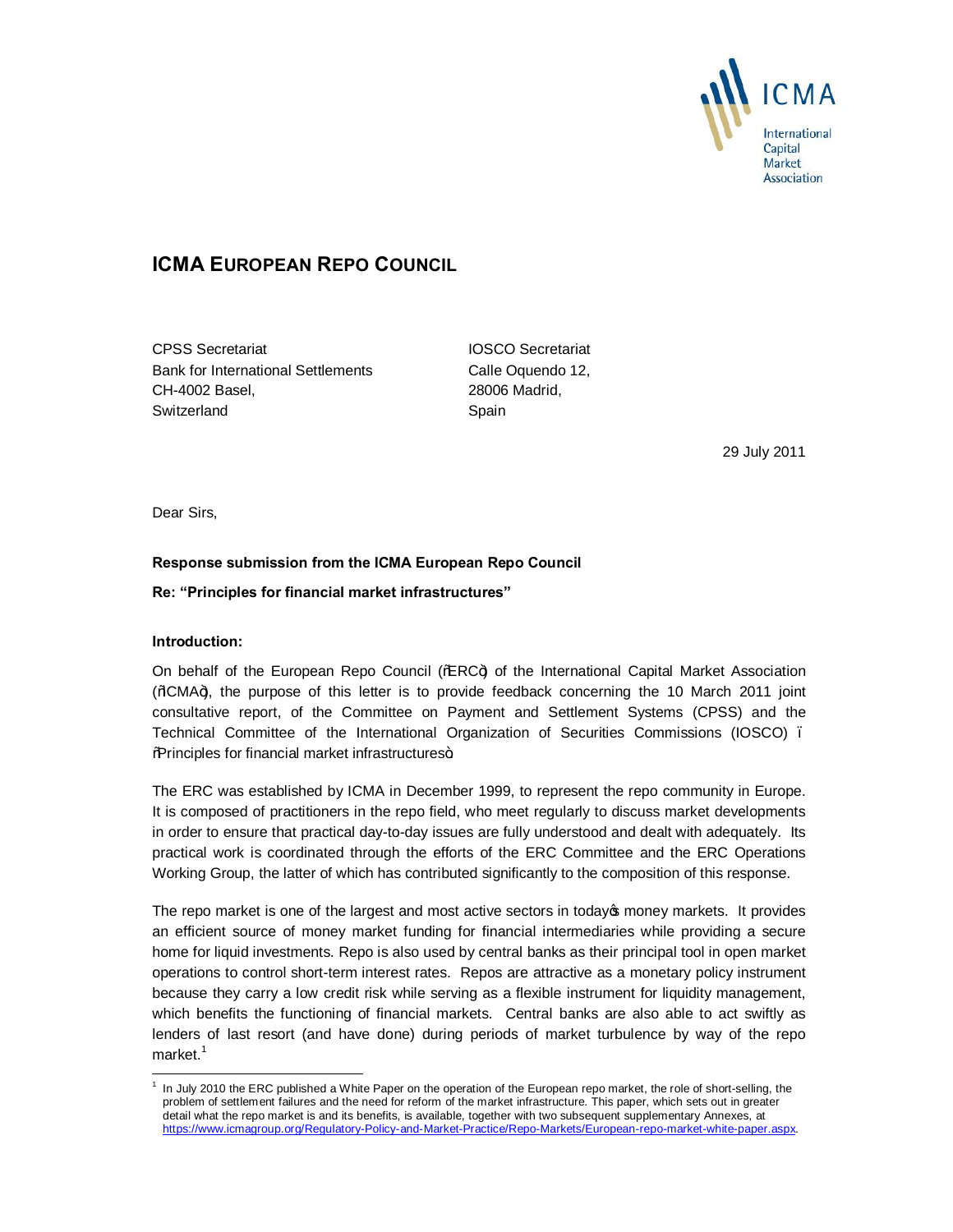In a repo transaction securities are exchanged for cash with an agreement to repurchase the securities at a future date. The transaction is collateralised, with the cash securing the selleros securities and the securities securing the buyer  $\infty$  cash. Collateral and netting are key to the proper functioning of repo markets. In the event of default, the collateral can be sold and exposure to the defaulting party can be netted off.

In the international market, the ICMA Global Master Repurchase Agreement  $(GMRA)^2$  provides a robust legal framework for documenting repo transactions. Supervisory authorities recognise the effect of the GMRA netting provisions for regulatory capital and large exposure requirements provided, inter alia, that a reasoned legal opinion has been obtained to the effect that, in the event of a legal challenge, the relevant courts and administrative authorities would find that, where a counterparty fails owing to default, bankruptcy, liquidation or any other similar circumstance, the regulated firm op claims and obligations pursuant to the GMRA would be limited to a net sum under the law of the relevant jurisdiction(s), and which meets certain other requirements. Accordingly, ICMA obtains and annually updates legal opinions on the GMRA, currently covering 62 jurisdictions worldwide. These opinions cover both the enforceability of the netting provisions of the GMRA as well as the validity of the GMRA as a whole.

The ERC notes that on 10 March a consultative report on Principles for financial market infrastructures (FMIs) was announced jointly by the CPSS and IOSCO, which the ERC has carefully considered from the particular standpoint of repo market participants. The consultative report sets out a single, comprehensive set of 24 principles designed to apply to all systemically important payment systems, central securities depositories, securities settlement systems, central counterparties and trade repositories (collectively FMIs). The ERC has given consideration to each of these 24 Principles for FMIs and comments on them sequentially in the annex to this letter – though in some cases we have not found anything to add to the well developed base reflected in this consultation paper.

Before coming to those more detailed review points the ERC considers that it is helpful to emphasise some more general considerations, mostly being points on which it has previously commented. These form an important part of the backdrop which should be taken into account in formulating the final standards for adoption by FMIs across international markets.

# **1.** *Counterparty Credit Risk*

-

As a general remark, the goal to improve the recognition and management of counterparty credit risk can only be encouraged. Nevertheless, the current regulatory review of the financial system should avoid inadvertently endangering what has been achieved so far. When the Basel Committee decided to upgrade the Basel 1 framework into Basel 2, adequate provisions were embedded to support migration from unsecured to secured lending practices. This regime was implemented in Europe and was in place as of the beginning of 2007. Its beneficial effects have been somewhat hidden because of other events; notably the use of a wide range of collateral without adequate daily pricing. The financial markets have lived through a period of excesses that need to be corrected, however, it would be unfortunate if these events brought into question market participantsgability to organise an adequate framework for well functioning repo markets. Best practice in this market has already been put in place to a large extent, with haircuts being used in various forms and eligibility sheets for collateral, as well as credit lines for counterparties which have to be validated by each bankos risk committees.

<sup>2</sup> On 16 May the ICMA announced the publication of the 2011 version of the GMRA, as further elaborated in the ICMA press release at https://www.icmagroup.org/ICMAGroup/files/31/31fb6108-4cfc-4573-9505-39f1fb4510ef.pdf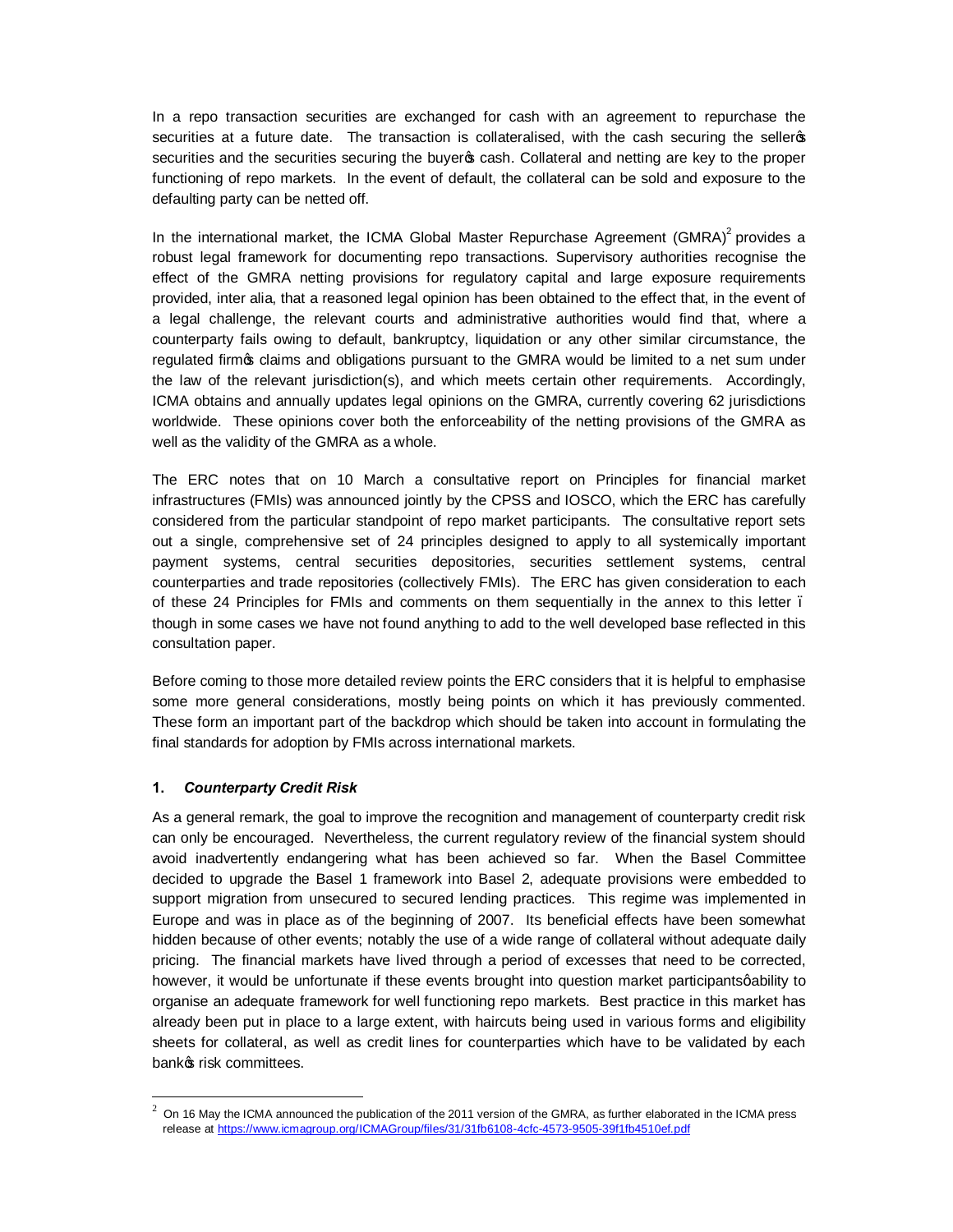Banks are risk takers and the intense competition between banks provides a solid base for % heap+ credit to the real economy. Providing a regulatory framework with fixed haircuts (even by each underlying collateral type) may prove to be counterproductive to competition and have unintended consequences for the flows of liquidity between wholesale market participants.

On the contrary it is quite right that haircuts should be responsive to risk and that the differential experience of securitisation exposures as against corporate debt should be reflected (the ERC notes however that even pre-crisis there was a rather limited market for repo of asset backed securities; and for the time being there is essentially no liquidity in that particular market segment). The ERC is however concerned that the recommendations of the Committee on the Global Financial System (CGFS), published in its March 2010 report entitled "The role of margin requirements and haircuts in procyclicality<sup>3</sup>+, contradict this principle of risk responsiveness and would be detrimental to the well being of the market.

# **2.** *CCP usage*

In 2009 the G20, supported by EU Member States, advocated maximum use of CCPs. However, the repo market had established the use of CCP clearing in Europe as early as 1999 – when LCH Ltd, supported by market practitioners in the repo market, created Repoclear. This was followed by Clearnet (later merged into LCH.Clearnet group), Eurex Clearing and CC&G. The ERC firmly supports the use of CCP clearing in repo markets and continues to take steps to promote its development.

CCPs are broadly accepted as a key tool in mitigation of counterparty credit risk in the OTC markets. Quite understandably the authorities are therefore pushing to make the fullest use of CCPs, whilst quite correctly appreciating that CCPs must themselves be subjected to very high risk management standards. If this latter aim is not adequately achieved the CCPs will themselves become a major source of risk.

Given this public policy direction, it is an important component of the incentive structure that market participants should be able to rely upon CCPs and hence not have to treat their concentrated exposures to them in a way that would constrain their use. neither for capital adequacy nor for large exposure limit purposes. Any failure to adopt such an approach to the treatment of exposures to CCPs would undermine the incentive effect that is otherwise being pursued.

The ERC consider that non-discriminatory access to CCPs is an important element in an efficient and effective post-trade infrastructure. There needs to be fair and open competition between trading venues and/or bilateral voice or interdealer brokered voice trades and this can only be achieved in an environment where such access rights are guaranteed.

One other aspect to which the ERC has devoted significant time is interoperability, particularly in the context of the CCPs for European triparty repo transactions. A specific concern that has been highlighted by these efforts is that in pursuing interoperability other operational inefficiencies may be created. In particular, whilst reviewing proposals to create access to Eurex Clearing for both ICSDs the ERC has noticed that FOP transfers of collateral would be re-introduced into settlement of a market that was hitherto DVP.

 $\overline{a}$ 3 http://www.bis.org/press/p100322.htm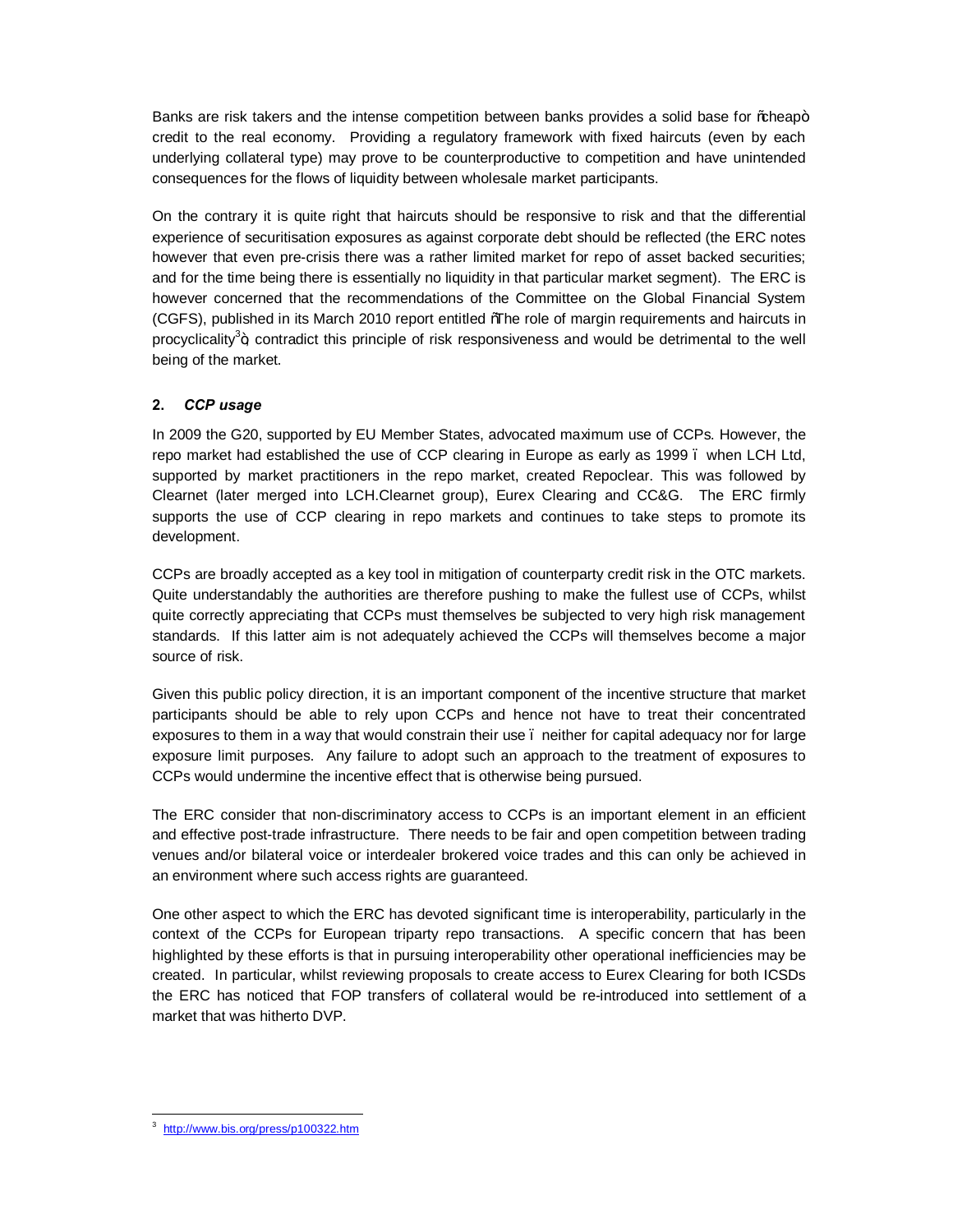# **3.** *Cash Settlement*

The ERC notes that principle 9 expresses a preference for ‰oney settlements in central bank money+, versus settlement in commercial bank money. Particularly for the repo business which involves a lot of cross-currency transactions, and (in a European context) in light of the acceptance from the Eurosystem in CCBM2 to allow triparty repo to provide collateral for monetary operations, it is crucial that both forms of settlement money continue to be broadly accepted under reasonable and appropriate risk management terms.

Particularly when talking of repos settled in delivery versus payment (DVP), with effective irrevocability (e.g. under the EU settlement finality directive), any CSD should be able to offer settlement in commercial bank money of settlement instructions for any systemically important service provider regardless of its location. Purely focussing on settlements in central bank money will have the negative effect of destabilising external flows in the applicable central bank currency, with negative effects on the real economy . through dampening of economic activity . and hence the well being of European citizens dependant on the currency in question.

In this regard, the ERC recalls the August 2003 CPSS report %The role of central bank money in payment systems+<sup>4</sup>. This specifically considers the coexistence of central and commercial bank monies . see the executive summary at page 1 and section 1 of the report at page 7 . clearly stating that both should be able to work hand in hand, as both have a social function. Indeed the report notes that systems based on just one or the other form of money have proved to be insufficiently % able or efficient to survive. The report also explores a range of ways in which developments are affecting the structure and use of payment systems, and the use of central and commercial bank money within them. The report shows that there is much common ground among CPSS central banks in their objectives as well as in the main tenets of their policy concerning the role of central bank money in payment systems. These collective views and practices are presented in the concluding remarks section (at page 42) in the form of 10 propositions, including the statement that "contemporary monetary systems are based on the mutually reinforcing role of central and commercial bank money.+

Albeit that there are differences, the ERC concludes that the significance of settlement in central bank money – which can in any case only be practically operative for a limited range of currencies and participants – should not be preferred in a way which would contradict the necessary coexistence of sound practices for settlement in commercial bank money. For example this would include the scenario of CSDs participating into an interoperable arrangement or a multilateral common settlement platform, where the establishment of applicable common rules should not preclude the freedom to settle in either form of money. Commercial bank money is needed and remains highly important for the global economy.

The focus of the G20 Heads of State on CCP clearing where appropriate is fully justified, but prior to this statement various initiatives for CCP clearing have already been adopted. In the particular case of the repo markets, the successful use of CCP clearing solutions has helped the development of the market with different providers throughout the European Union. This has helped mitigate counterparty risk and contributed to a substantial reduction of systemic risk. Reversing existing solutions, by mandating settlement only in central bank money, would be disruptive to a majority of repo settlements in Europe. Hence practical solutions need to be found to allow both settlement practises to continue in the most appropriate way. In this respect the outcome of this consultation is an important guide for future robust developments of a crucial part of the financial markets.

 $\overline{a}$ 4 http://www.bis.org/publ/cpss55.htm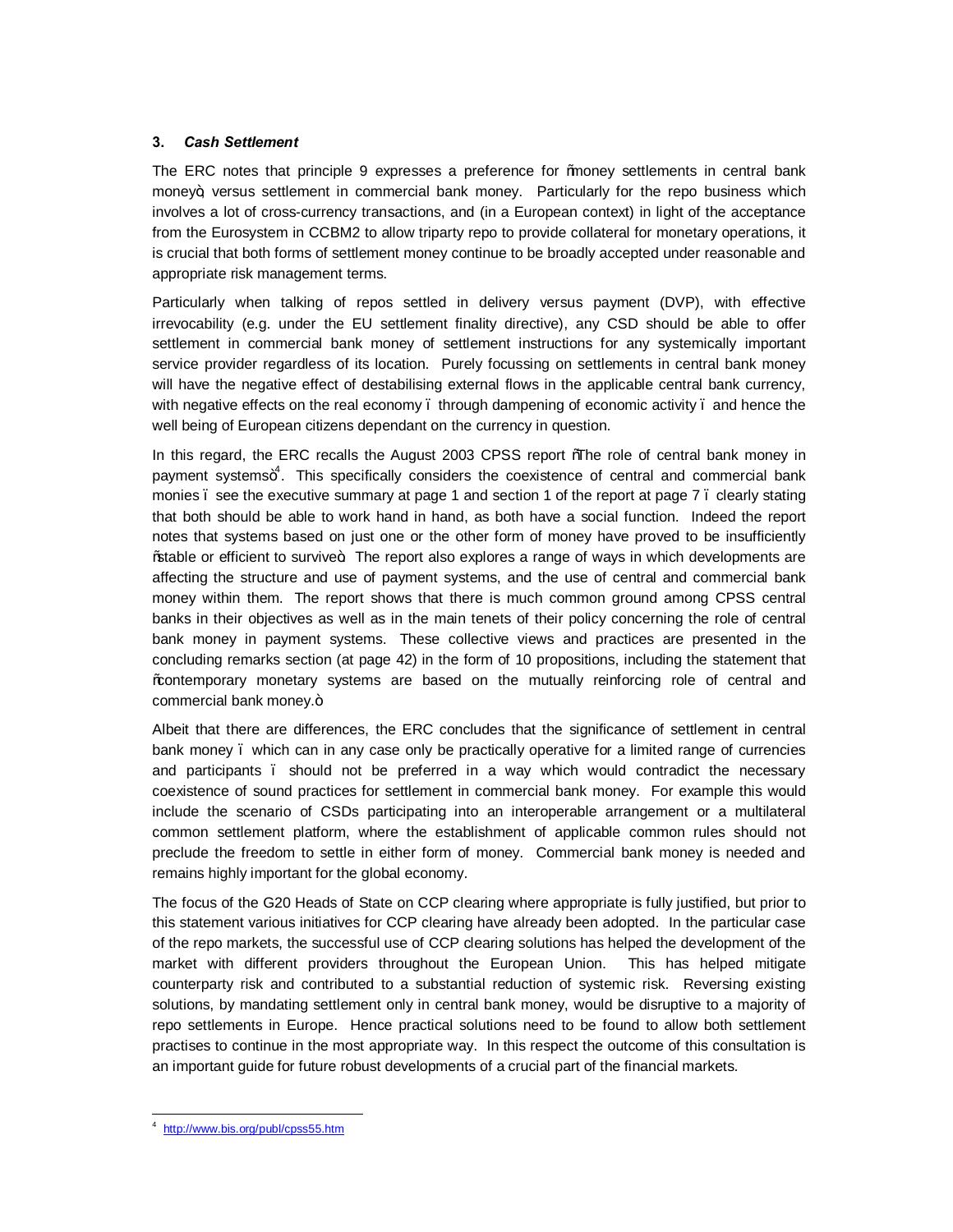Over the course of the last couple of years the efforts of the ERC to improve the European repo market have included an important project to establish settlement interoperability between triparty collateral providers, in particular between the ICSDs. The importance of this effort lies in achieving the aggregation of the liquidity pool associated with European triparty general collateral products. This will significantly enhance the efficiency of collateral utilisation, with consequent benefits for market safety and stability. Whilst good progress towards a satisfactory conclusion to this project is now being made, this would be undermined in case of any determination that a settlement regime should be established in Europe which mandates the use of central bank money only – further underscoring the importance of the ERC views expressed in the preceding paragraphs of this response.

The ERC has commissioned a study of the current use of central bank and commercial bank money in the settlement of repo transactions within the centralised clearing environment. The study will be available mid-September and will be made available to your good selves.

# **4.** *Adequacy of collateral*

The significant extensions of collateral requirements for OTC derivative exposures, both where these are moved to CCPs and for ongoing bi-lateral contracts, count amongst several contemplated measures that increase the demand for high quality collateral securities. Each such proposal needs to be developed on its merits, taking due account of the applicable risks. Nevertheless, the aggregate impact of proposals also calls for consideration. In case this aggregate impact becomes too great the outcome will be a market where the requisite collateral is inadequately liquid, leading to price distortions and the introduction of new risks – all of which may serve to undermine the very benefits which were sought.

Recognised throughout the crisis is the need for enhanced collateral management. As already mentioned above there is a direct link between the need for collateral management and liquidity. The Basle III regime includes liquidity buffers that should be composed of the highest quality collateral. Although the goal is clear to all, the achievement of this may depend upon major market restructuring. We are currently still facing enormous problems with various types of collateral and the ERC feels the global regulatory reform may be impacted by the quality of future bond issues, not only from sovereign states but also from the corporate sector.

As a consequence the impact on the availability of adequate, quality collateral for the purposes of margin calls and default funds to CCPs for all products (fixed income, OTC derivatives, equities, futures  $\delta$ ) may be less clear. It is conceivable that CCPs should also accept non government bonds in the future. The volume of calls for additional collateral due to adverse movements in the positions of OTC derivative markets, with current notional outstanding of US\$ 601 trillion (see latest BIS Quarterly Review at http://www.bis.org/publ/qtrpdf/r\_qt1106.pdf), may prove to be insurmountable.

The current regulatory reforms calls for increased use of central clearing facilities for eligible contracts from all regulated firms, expanding from the banking sector to the insurance and pension fund sector amongst others. Whereas some of this client base may have been willing to exchange non-government bonds for private issues of AAA rating this may no longer apply in the future. Hence the impact of the recommendations for variation margins, default funds and additional haircuts where applicable may not be as straight forward in the future, particularly taking into account the amount of cross-currency transactions that exist in both centrally cleared and bilaterally cleared transactions.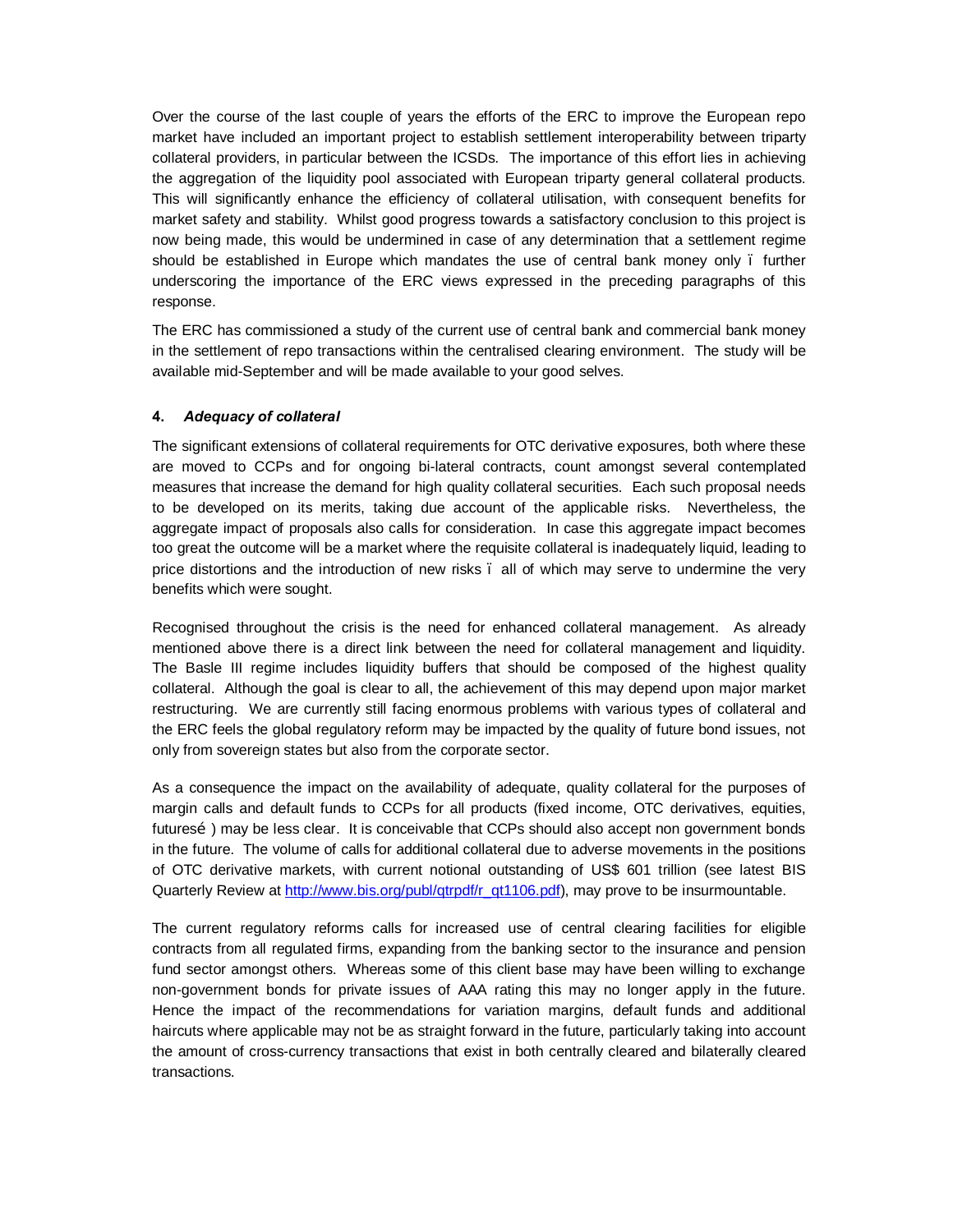# **5.** *Definition of FMIs / Custodian Banks and General Clearing Members*

The ERC observes that for the purposes of this consultative report, an FMI is defined as %a multilateral system among participating financial institutions, including the operator of the system, used for the purposes of recording, clearing, or settling payments, securities, derivatives, or other financial transactions+; and that it excludes bilateral relationships between financial institutions and their customers, such as traditional correspondent banking. The report goes on to state that the functional definition of an FMI includes five key types of FMIs: payment systems, CSDs, SSSs, CCPs, and TRs. This therefore sets out quite a broad scope for the definition of FMIs, but the ERC is concerned that more work is likely to be necessary to ensure that the definition of FMIs is clear. Given the range of different entities engaged in the provision of infrastructure services for the financial markets and the rapid development of new services that technological developments enable, there are likely to be instances where it is unclear to what extent an entity is an FMI, or not.

The ERC also notes that the role of custodian banks and general clearing members (GCMs) is not examined in the context of this consultation paper. Ultimately for reasons of efficiency a lot of market users prefer to use the intermediation services of a domestic custodian (for equities and for government bonds) or a GCM (for access to CCP services). It may be considered that in many respects the service provided to the market end user by such intermediaries is analogous to that directly provided by FMIs to these intermediaries. As such it may be that there are circumstances where the principles for FMIs ought equally to apply to such intermediary service providers. The ERC understand that regulatory initiatives to clarify these issues are being considered and would invite both the CPSS and IOSCO to engage closely with the financial industry in this regard. The way in which intermediary functions, particular including those of GCMs, are conducted in future may bear significantly upon the effectiveness of current regulatory reforms.

Consider a particular practical example. To achieve equivalent outcomes in the case of CSD access intermediated in such a way, the time between the possible deadline for trading and submission by the custodian to the domestic CSD should be narrowed to a maximum of 15 minutes. The ERC is aware of a specific example where the CSD is willing to bring forward reporting for the benefit of overnight processing cycles, but working practices of the custodians make this impossible – hence embedding inefficiency and higher levels of technical fails.

# **Closing Comments:**

The ERC believes that the interests of all parties are best served if provisions applicable to repos are as efficient and effective as possible. The repo product has been developed subject to carefully designed legal provisions. These are substantively standardised through the GMRA, which provides a leading example of market standard documentation. Nothing should be done that could lead to an undermining of confidence in the current legally robust framework for repos, since that could actually precipitate a worse crisis in the daily management of liquidity.

Moreover, the financial crisis highlighted the global scale of markets and their interconnectivity. The collateral analysis provided in the latest ICMA European repo market survey (conducted in December 2010 $5$ ) shows that collateral is not limited to European countries. Comfortably over 25% of collateral is from outside the European Union, evidencing that ERC members trade with counterparties on a global scale. Therefore any steps to be taken need to be considered and

 $\overline{a}$ 5 http://www.icmagroup.org/ICMAGroup/files/6c/6cbe8096-9dd8-4e47-a006-801c0ca97bc2.pdf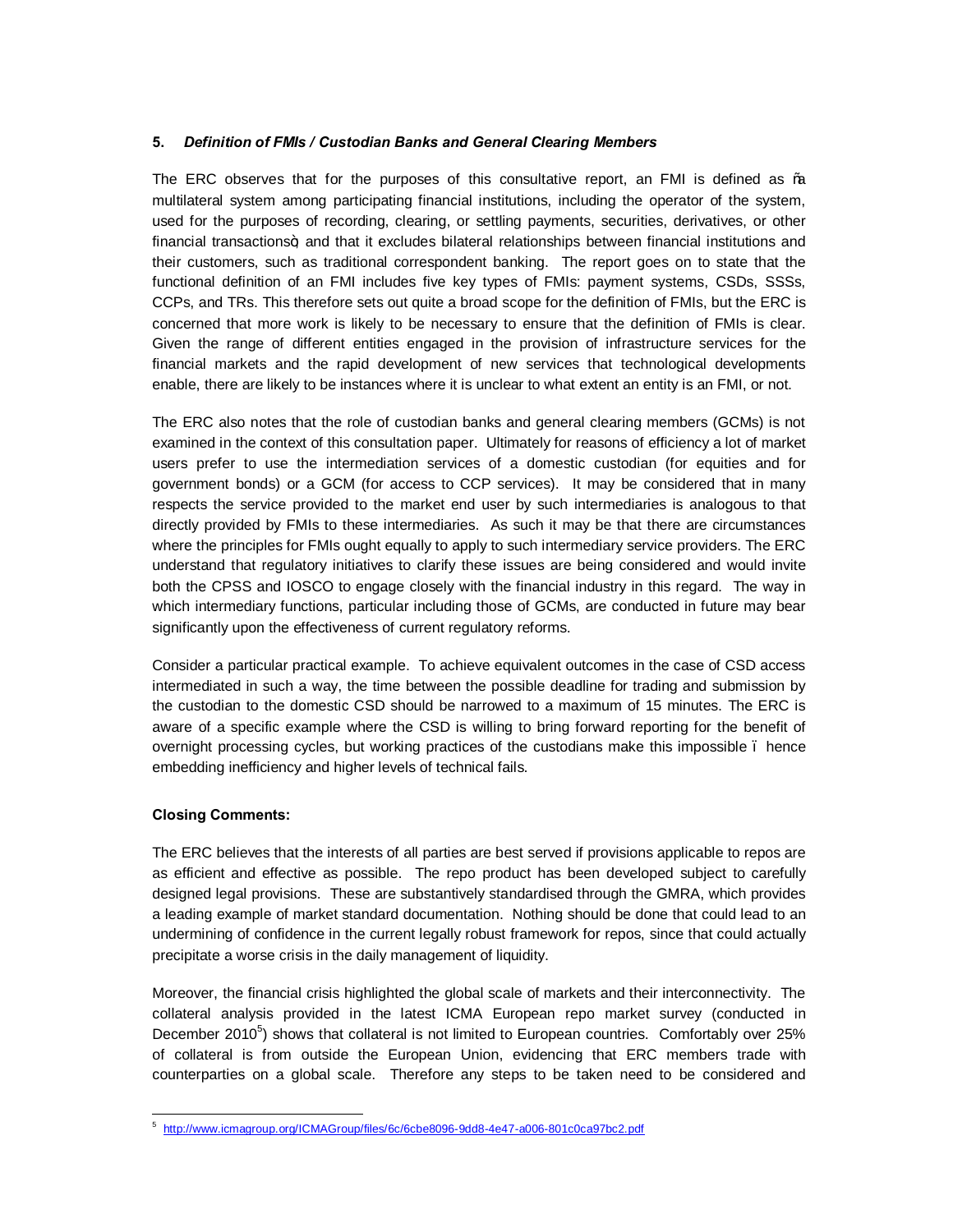consistent at an international level – in which regard the ERC is keen to see the work of the CPSS / IOSCO providing the applicable international standard to which regions and nations conform.

In this context, the ERC is fully supportive of the important role played by the CPSS and IOSCO in the establishment of internationally agreed standards of the sort articulated in this consultation. It is important that agreements on such standards are supported by their effective implementation. The ERC considers that in this respect the CPSS and IOSCO have an equally important responsibility to discharge, namely the surveillance and peer review of the applicable standards enacted across their member authorities.

The ERC appreciates the valuable contribution made by the CPSS and IOSCO through their examination of the issues articulated in this consultative report and would like to thank the CPSS and IOSCO for their careful consideration of the points made in this response. The ERC remains at your disposal to discuss any points.

Yours faithfully,

**Godfried De Vidts** Chairman ICMA European Repo Council

*cc : ICMA European Repo Council Committee ICMA European Repo Council Operations Working Group*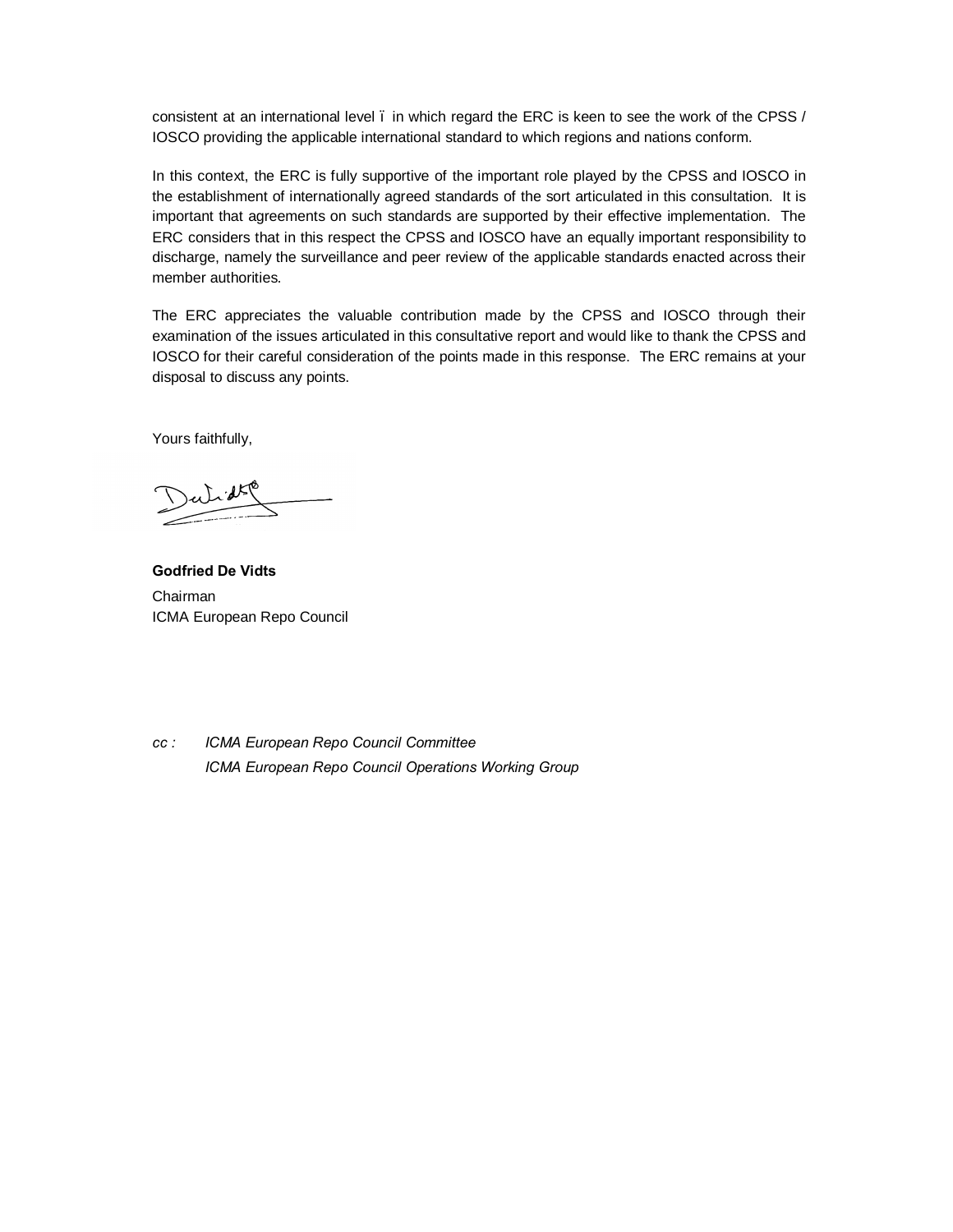# **Annex: Sequential commentary on the proposed CPSS/IOSCO Principles for FMIs**

#### **General organisation**

### *Principle 1: Legal basis*

# **An FMI should have a well-founded, clear, transparent, and enforceable legal basis for each aspect of its activities in all relevant jurisdictions.**

The proposals described in respect of this principle all look reasonable. We have no specific comments or observations on this section, but do reiterate the ERC $\sigma$  strong support for robust legal frameworks – as evidenced through the extensive effort put into the GMRA and its supporting legal opinions.

### *Principle 2: Governance*

# **An FMI should have governance arrangements that are clear and transparent, promote the safety and efficiency of the FMI, and support the stability of the broader financial system, other relevant public interest considerations, and the objectives of relevant stakeholders.**

Paragraph 1.26 in the introductory section of the consultative report alludes to the governance section covering the need for FMI's to set direction in the interests of the market as a whole, with specific reference to interoperability. Upon review of the governance section we do not feel that this market interest responsibility really comes clearly to the fore. We feel that it is right that it should be stated as a principle of the governance structures and therefore consider that some adjustment to the text may be required. We have no other specific comments on governance.

### *Principle 3: Framework for the comprehensive management of risks*

# **An FMI should have a sound risk-management framework for comprehensively managing legal, credit, liquidity, operational, and other risks.**

In the main the proposals described in respect of this principle seem okay to us. However, we do wish to comment specifically on paragraph  $3.3.5$   $%$  Macentives to manage risks $\pm$ . As the overall document is designed to communicate the core operating principles we are not sure it is appropriate to use examples that could be construed as part of the principle. For example, as mentioned in paragraph, 3.3.5, the introduction of penalties for settlement fails (which, by the way, should apply in a way designed to promote the rectification of the underlying causes of failure, rather than as an automatic penalty applicable to the failing party). The document should either state fail penalties as a principle or, more preferably, leave the FMI to determine the correct incentives. Specifically considering the fail penalties example, this ties in with the above point on governance, in that each FMI should in principle design risk avoidance incentives such that they do not create an unlevel playing field. If one FMI has penalties and another does not, or if penalty levels differ materially, then they create barriers to liquidity and interoperability. This illustrates our reasoning as to why referring to fail penalties as an example in the context of this document may not be helpful.

#### **Credit and liquidity risk management**

#### *Principle 4: Credit risk*

**An FMI should effectively measure, monitor, and manage its credit risk from participants and from its payment, clearing, and settlement processes. An FMI should maintain sufficient financial resources to cover its credit exposure to each participant fully with a high degree of confidence. A CCP should also maintain additional financial resources to cover a wide range of potential stress scenarios that should include, but not be limited to, the default of the [one/ two] participant[s] and [its/their] affiliates that would potentially cause the largest aggregate credit exposure[s] in extreme but plausible market conditions.**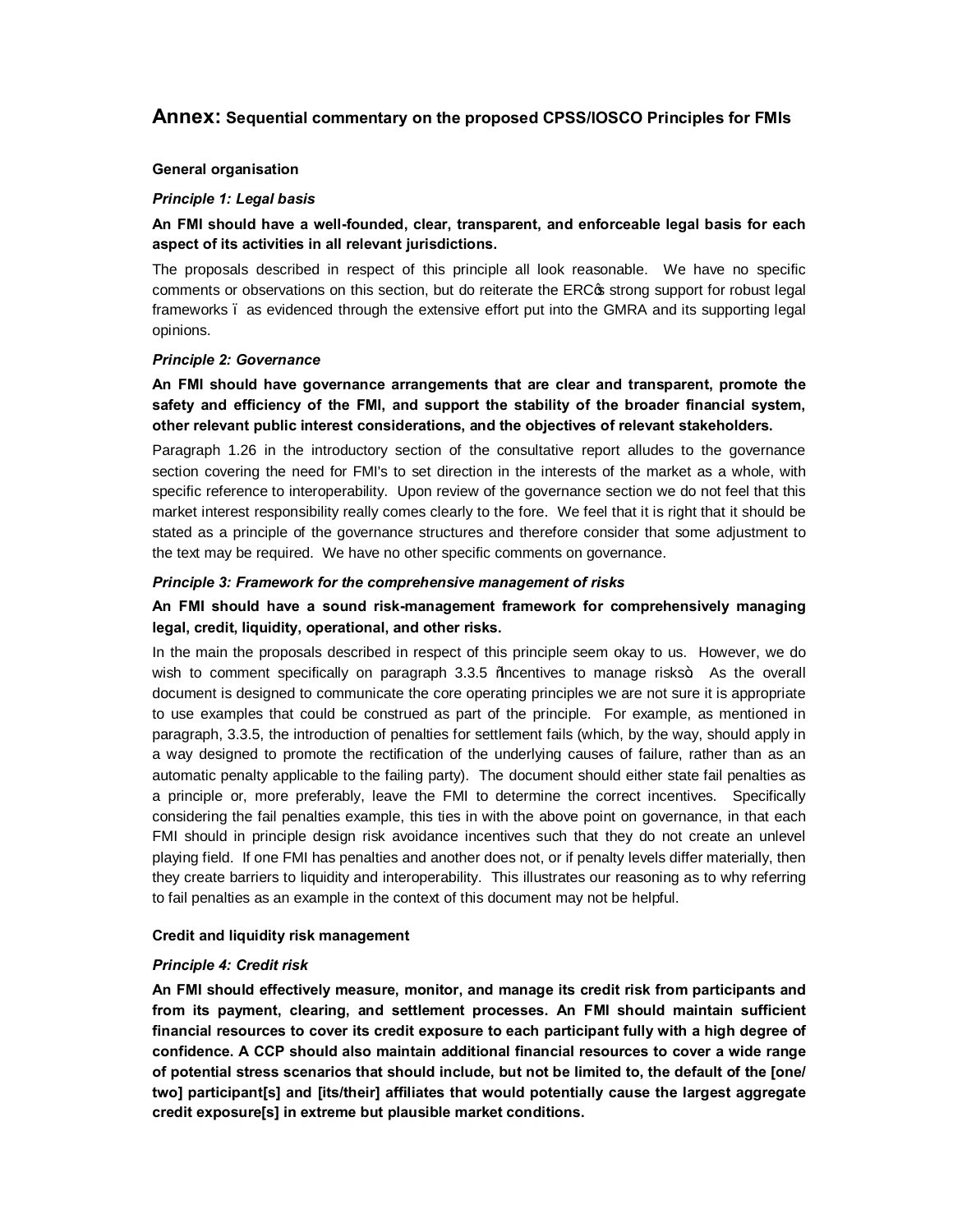This section of the consultative report mainly talks to clearing and all the existing references to credit risk principles of a CCP seem reasonable to us. The ERC note that one point to keep in mind is that CCPs cannot deliver in DVP whilst also offering netting, the result of which being that only the net balances are paid or received (as applicable). Where, for whatever reason, intraday unsecured credit is extended by a settlement system this credit should be limited, committed and fully documented. This is necessary to ensure that its extension is not at the option of the FMI. We consider that this should be stated clearly in this section of the document.

#### *Principle 5: Collateral*

**An FMI that requires collateral to manage its or its participants' credit risk should accept collateral with low credit, liquidity, and market risk. An FMI should also set and enforce appropriately conservative haircuts and concentration limits.**

A daily mark-to-market (MTM) is recommended and market participants may agree to intra-day pricing given the extended trading window in Europe and occasional volatility in pricing. In this context we believe that improvements in real time and batch processing are an important enabler. also see reference below regarding intraday triparty. An intra-day MTM may reduce sensitivities that local & cross regional flows in euro-bonds have today to end of day MTM valuations which may move considerably before there next remarking.

We wonder if there is expected to be a clear articulation of the source and mechanics of collateral valuation against agreed market depositories and pricing mechanisms. Specifically the ICMA margin and collateral best practice statements<sup>6</sup> could be referenced for initial discussions and/or to make weight for review. We suggest that a useful comparison can be made with collateral statements consistent with the US Regulation W/23A, concerning affiliate concentrations and the non-utilisation of paper/debt issued by group members as collateral.

In terms of collateral acceptability, further to paragraph 3.5.2, we feel that there is perhaps a case for modification, in line with recent commentary which has suggested that this should be significantly expanded to include government bonds and covered bonds in most European jurisdictions.

Separately, it may be that there is a useful opportunity here to express best practice parameters regarding harmonisation of available settlement windows for collateral positioning; particularly where cross regional funding may be required for global institutions – encompassing parent and subsidiary requirements.

We believe that reference to triparty and other FMI interoperability for collateral pools would reinforce existing messages coming from market participants supporting this activity. Collateral baskets are an important feature of triparty repos, providing markets with an important collateral management tool. It is important that any regulations governing the acceptability of collateral are internationally consistent. Failing to ensure this will lead to the development of fragmented collateral pools, with significant adverse implications for the efficient utilisation of the scarce resource that collateral represents. The ERC also recommend harmonisation of collateral cycles with other FMIs.

In our view, paragraph 3.5.3 might usefully promote valuing collateral intraday instead of taking closes from the previous day, which we think would encourage cross regional liquidity into the FMI.

Overall, we are of the opinion that collateral principles should apply to all and are independent of the underlying products.

#### *Principle 6: Margin*

**A CCP should cover its credit exposures to its participants for all products through an effective margin system that is risk-based and regularly reviewed.**

 $\overline{a}$ <sup>6</sup> Available at https://www.icmagroup.org/Regulatory-Policy-and-Market-Practice/Repo-Markets/repo0.aspx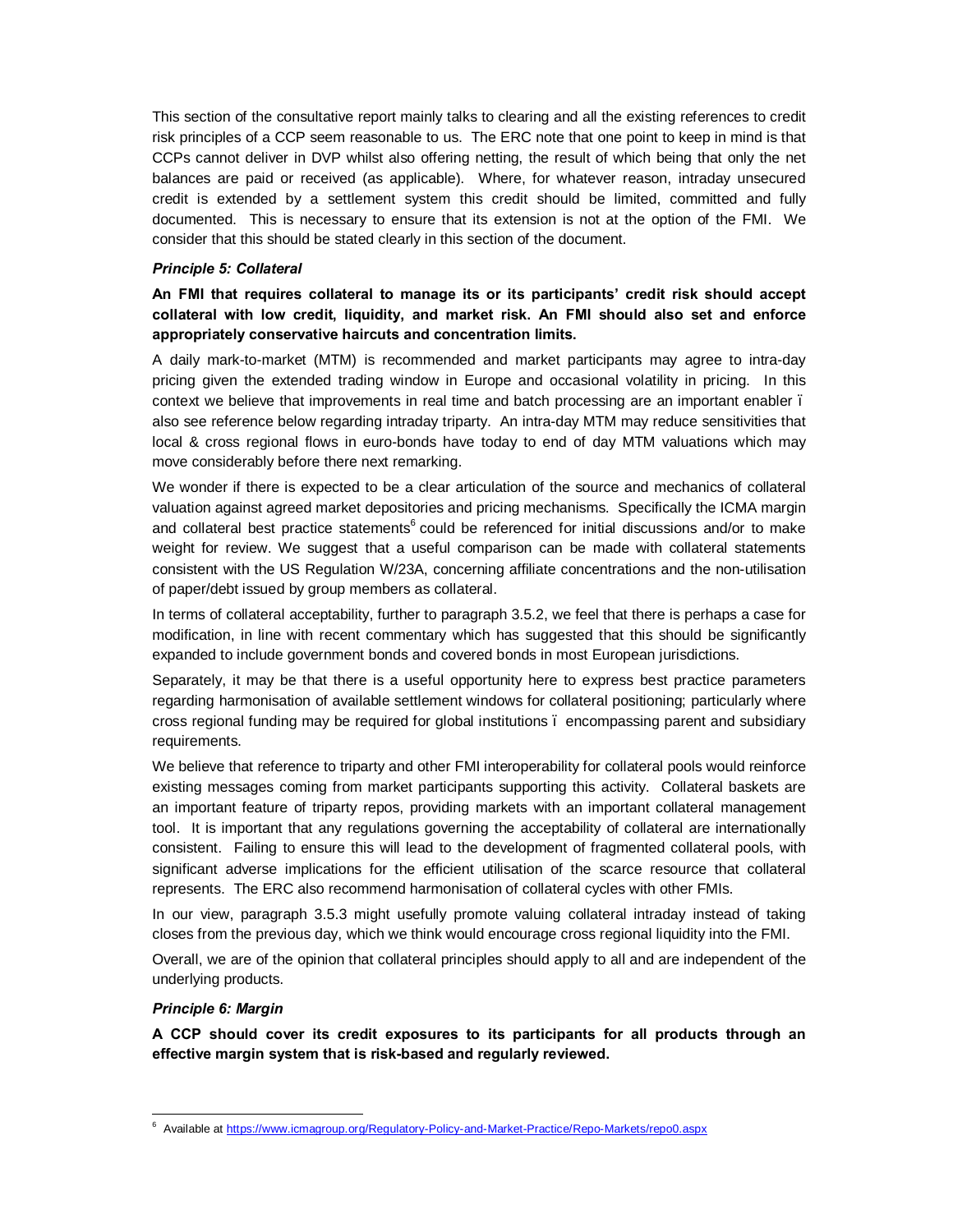Again, as above, clarification on data source and pricing aggregation / distribution methodology would provide members transparency. We would also draw your attention to the work of the ERC to prepare margin best practice statements. These make a number of operational efficiency statements for market consistency and best practice. Specifically, the timing of margin positioning should be early in the day. Further it should be clear that the margin calculation should as a principle include all live and committed transactions and that the margin calculation should be based on actual rather than assumed settlement. It should also be a principle that all margin calls should be settled in full and not offset against subsequent or previous calls. The ability for participants to be able to trade out of a margin call should be outlawed. The ERC is currently working to upgrade its existing recommendations in this area and anticipates publishing this work within the next two months.

### *Principle 7: Liquidity risk*

**An FMI should effectively measure, monitor, and manage its liquidity risk. An FMI should maintain sufficient liquid resources to effect same-day and, where appropriate, intraday settlement of payment obligations with a high degree of confidence under a wide range of potential stress scenarios that should include, but not be limited to, the default of [one/two] participant[s] and [its/their] affiliates that would generate the largest aggregate liquidity need in extreme but plausible market conditions.**

We wonder if there is potential for demands to be made for additional pools of collateral from larger members; and, if so, then how will this be engaged i.e. in equal pools / funding rates. Any such mechanism needs to be described. We note that one method described recently recommended larger institutions agreeing to additional liquidity pools to support an FMI who may be encountering difficulties.

From the ERC $\alpha$  experience in considering interoperability, OTC bilateral/etrade and triparty collateral pools could be more explicit to enable improved liquidity. Where funding is required to support cross border and/or (ICSD) bridge settlement activity, to facilitate intra-day collateral and funding, processes need to be put in place to support extended trade processing windows and netting cycles.

Particularly in light of certain recent market experience relating to Italy, the ERC see that it is fundamental to stability that active stress testing (in context of market participation) should include market wide contingency testing annually; with representation from all member tiers. which should be adjusted as memberships and markets evolve. Results could be published to encourage confidence and utilisation of the FMIs concerned. Change management and system production changes should only be undertaken with appropriate levels of market participation to ensure systemic impacts are nullified. In the recent Italian case advance notifications and pilot testing would have been beneficial, with clear procedures on what should happen in case of market closing scenarios . i.e. compensation for participants; communication protocols for settlement and priority clearing; and provision of funding to participants

Coming specifically to the question of the cover one or cover two support scenarios. Recent challenges have been in the agreement of collateral allocations and priority of allocations into clearing. How will cover one or cover two obligations be qualified – at start of day or as part of intraday commitments. How would the FMI decide which defaults to support? What collateral would be reviewed and in what order to enable this decision to be made where there were multiple institutions in trouble i.e. where there are material FMI failure risks.

### **Settlement**

#### *Principle 8: Settlement finality*

**An FMI should provide clear and certain final settlement, at a minimum, by the end of the value date. Where necessary or preferable, an FMI should provide final settlement intraday or in real time.**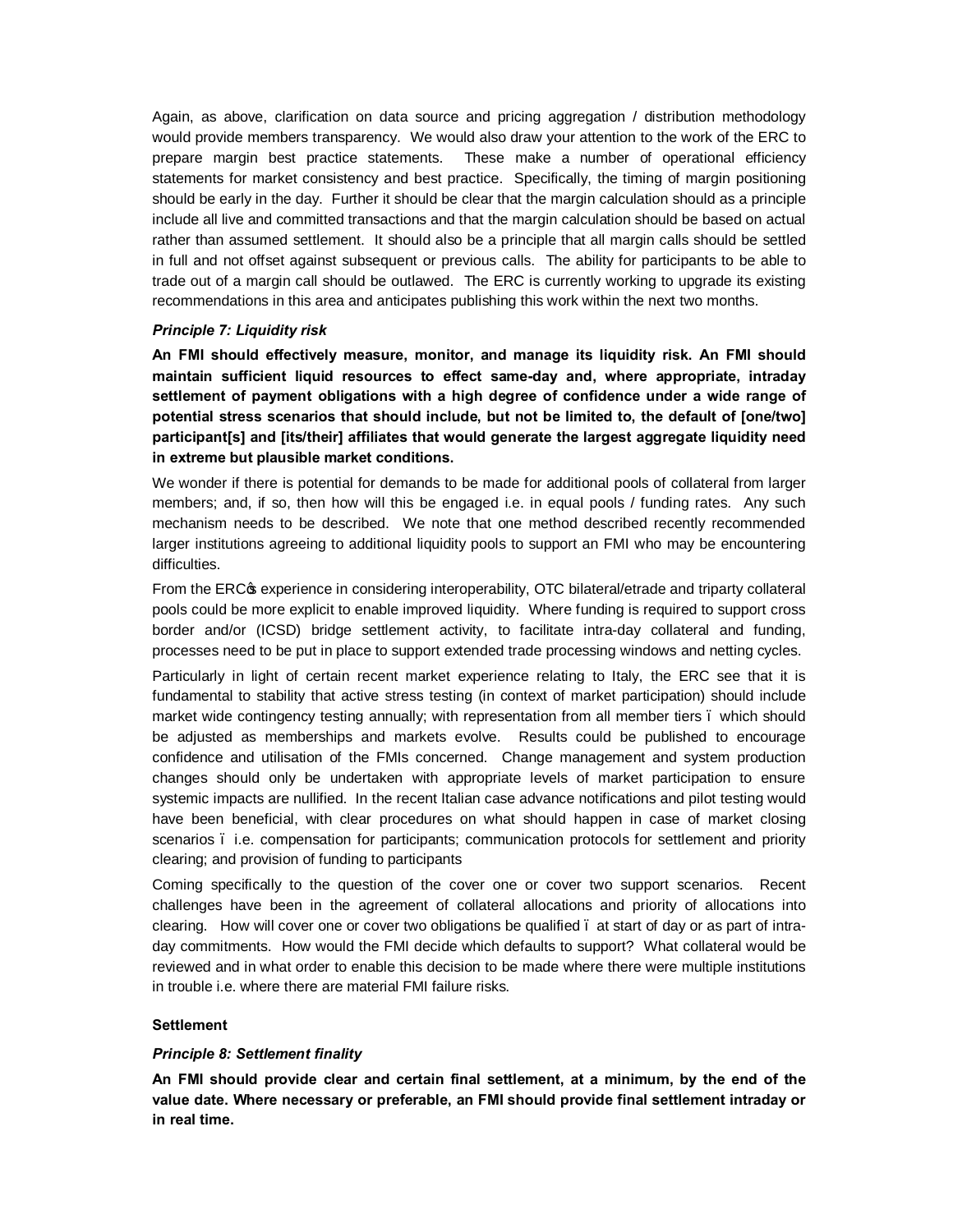The principle should be clear on who is the arbiter of settlement finality. Intra-day finality has been proven a powerful liquidity enabler, now with intra-day settlement cycles and batch processing. As a precursor to settlement finality, risk mitigation through the utilisation of auto securities borrowing and lending should be encouraged by FMIs (where the opportunity exists to recycle client inventory). Additionally in this context, having integrated processing in post execution and pre-settlement events could be further encouraged to enable timely settlement.

Efforts should be made to ensure that overnight batch processes provide for early settlement processing of all items for value on the coming day, even where this means the items are in fact processed at a time before the settlement date itself actually commences (i.e. at midnight). The benefits of such processes are one of the matters highlighted in the ERC of European repo market white paper on short-selling and settlement failures<sup>7</sup>. A principle of FMI $\alpha$  should also be that transaction match status should remain intact regardless of the availability of securities to deliver.

#### *Principle 9: Money settlements*

**An FMI should conduct its money settlements in central bank money where practical and available. If central bank money is not used, an FMI should minimise and strictly control the credit and liquidity risk arising from the use of commercial bank money.**

- a. We support the overall direction of the principle, that settlement in Central Bank Money (CeBM) is preferable where available to settlement in Commercial Bank Money (CoBM), but it should not be mandated as outlined in the principles. For transactions where CeBM could be used (eg in the domestic CSD, when the participant has access to CeBM) there should not be incentives which would contradict using it. It is, however, vital to keep in mind that participants may not have access to CeBM and will work via an intermediary which does. In this context it is important to ensure choice for participants. There are also important liquidity considerations from purely mandating CeBM settlement, especially as the higher the proportion of external settlements the higher the overall liquidity requirements will be. We note that these tend to fall at concentrated points in time during the day.
- *b. 3.9.3, Commercial bank money*

FMIs should be reminded to monitor the ratio of internal versus external settlement requirements. This is relevant to liquidity requirements; with a higher external settlement rate liquidity requirements will increase.

*c. 3.9.6. Settlement on the books of an FMI*

With reference to the notion of ‰upervised special purpose institution+ and footnote 71, we recommend that if an FMI is conducting activities reserved for authorised banks it should be subject to all relevant existing banking requirements (e.g. Basel III). We do not however believe that the activities of all FMIs are such as to require that they require a banking license. Where no banking licence is applicable, the principle should be that FMI are authorised in accordance with applicable requirements, such as the European Unionos proposed regime for CCPs. In either case it should be a requirement of authorisation that the FMI adheres to all applicable CPSS/IOSCO principles.

# *Principle 10: Physical deliveries*

-

# **An FMI should clearly state its obligations with respect to the delivery of physical instruments or commodities and should identify, monitor, and manage the risks associated with such physical deliveries.**

We note that this section is mostly focused on commodities, which is not our area of specialisation. However, on the general principle, we would suggest adding wording in two areas:

<sup>7</sup> http://www.icmagroup.org/Regulatory-Policy-and-Market-Practice/Repo-Markets/European-repo-market-white-paper.aspx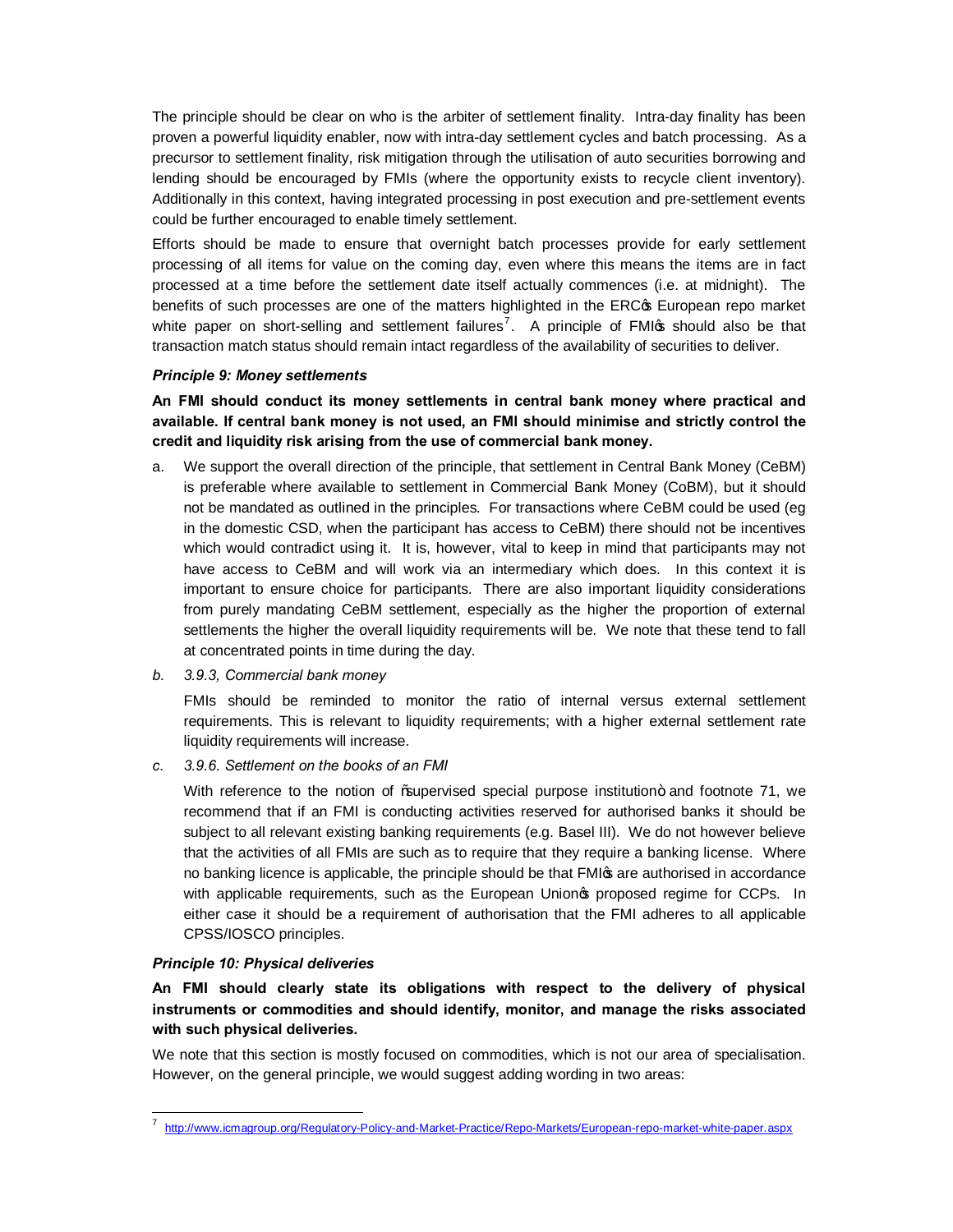- · Add a requirement for an FMI to have within its rules a standard of care and liability to its participants; and
- Add a requirement for an FMI to state clearly which asset classes are accepted within their service, and to demonstrate formal processes and risk assessment criteria specific to each one.

In addition to these points we note:

*a. 3.10.4, Risk of storage and delivery*

A minimum standard for processes, procedures and controls should be set. We suggest referring to the FINRA document on this topic. Outsourcing requirements should also be considered.

*b. P58 - Central securities depositories and exchange-of-value settlement systems*

We endorse this principle, but acknowledge the necessary exception for securities.

### **Central securities depositories and exchange-of-value settlement systems**

### *Principle 11: Central securities depositories*

**A CSD should have appropriate rules and procedures to help ensure the integrity of securities issues and minimise and manage the risks associated with the safekeeping and transfer of securities. A CSD should maintain securities in an immobilised or dematerialised form for their transfer by book entry.**

*a. The Principle*

We believe that this principle should also apply to ICSDs, and that they should either be explicitly alluded to here, or included within the CSD definition in the glossary to the document on p137.

We propose that the word % belp+ in the first sentence should be deleted; and also the similar wording in the glossary on p137. This is a core function of a CSD, and CSDs must therefore be required to ensure the integrity of securities issues and minimise and manage the listed risks; and the regulator should be monitoring that they do so.

- *b. Key considerations*
- #1. We suggest changing the word *"appropriate*" gin the first sentence to "adequate+
- #4. We suggest inserting the phrase %where legally possible+at the end of the first sentence.
- #5. We believe that CSDsqancillary functions should be separated from their core functions; and would therefore suggest amending the wording to allow for this – we suggest inserting "*and alternative structure"*' after the phrase "*additional tools"*.
- *c. 3.11.4, Immobilisation and dematerialisation*

We suggest inserting the phrase "*backed up by law"* at the end of the sentence which follows the reference for footnote 78. We also suggest inserting "*or a change in law"* at the end of the final sentence.

*d. 3.11.5, Segregation of assets*

We fully support the segregation proposals. However, use of the segregation facilities should not be mandatory but subject to user choice, in consultation with the usersqunderlying clients.

We believe that the word  $%$  tansfer+would be clearer than the word  $%$  ortability+in the sentence that refers to movement of client assets in a default.

In the final sentence, we think that a CSD should be required to have insurance, rather than merely ‰onsider+it. We also think that there should be defined standards of liability, and that this phrase should be added to the end of the final sentence.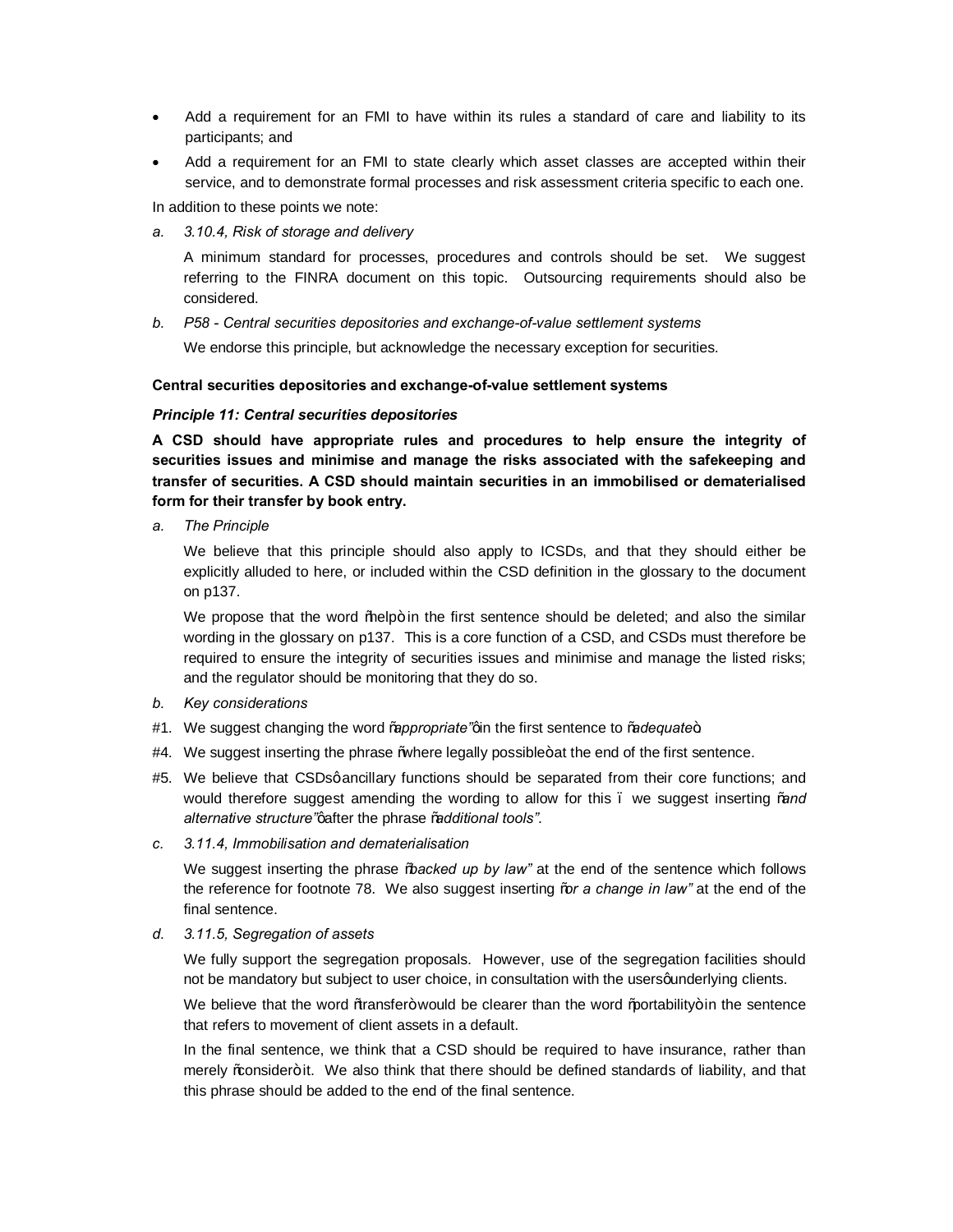### *e. 3.11.6, Other activities*

We believe that there should be legal separation of the ancillary activities of a CSD. We therefore suggest replacing the word "*or"* in the penultimate line on page 60 with the word "*and"*.

On page 61, we strongly disagree with the material on a CSD acting as principal. It is our firm belief that any such activity should be separate from the core functions of a CSD; and that a CSD should not, for example, take principal risk on a securities lending transaction. Risk taking activities need to be ring fenced.

*f. 3.11.7*

We agree in general with this paragraph. However, the final sentence is a bad example with which to illustrate the point and we therefore suggest deleting this material . CSDs do not assist CCPs with their liquidity (though the reverse may be true).

#### *Principle 12: Exchange-of-value settlement systems*

**If an FMI settles transactions that involve the settlement of two linked obligations (for example, securities or foreign exchange transactions), it should eliminate principal risk by conditioning the final settlement of one obligation upon the final settlement of the other.**

We agree with this principle but would suggest pushing the aspiration higher. We therefore propose inserting a requirement that markets should strive for consistency and the simultaneous fulfilment of their obligations – i.e. true DVP.

### *a. 3.12.3, Gross or net settlement obligations*

We suggest tightening up the process described. Having settlement cycles several times during the day is less risky than deferring everything to the end of the day. Our view is that end of day settlement is higher risk and inefficient; and we therefore think that the phrase ‰n a net basis at the end of the day+ should be deleted from this paragraph. A tighter process will also help to minimise any delay between the settlement of cash and securities.

*b. 3.12.4, Timing of settlement*

We disagree with the second sentence. Our view is that true DVP is simultaneous; and that this should be the aspiration of these principles that all markets should be striving towards. We agree that blocking is a reasonable remedy, but note that it is not perfect.

# **Default management**

#### *Principle 13: Participant-default rules and procedures*

**An FMI should have effective and clearly defined rules and procedures to manage a participant default that ensure that the FMI can take timely action to contain losses and liquidity pressures, and continue to meet its obligations.**

In our view the proposals described in respect of this principle seem logical and clear.

#### *Principle 14: Segregation and portability*

# **A CCP should have rules and procedures that enable the segregation and portability of positions and collateral belonging to customers of a participant.**

This principle talks of FMIs having a choice for customers regarding a participantos segregation of assets, which can be omnibus or individual. Where omnibus it suggests that the CCP should maintain records that flag which customer of the participant each piece of collateral is owned by (3.14.7). We think if they have to do both this and margin on a gross basis the outcome is tantamount to simply saying that there is a principle to have individual accounts (i.e. omnibus will not prove to be a viable alternative). If the CCP has to margin gross, whether in an individual account or omnibus, then the principle revolves around this gross margin as opposed to the account type.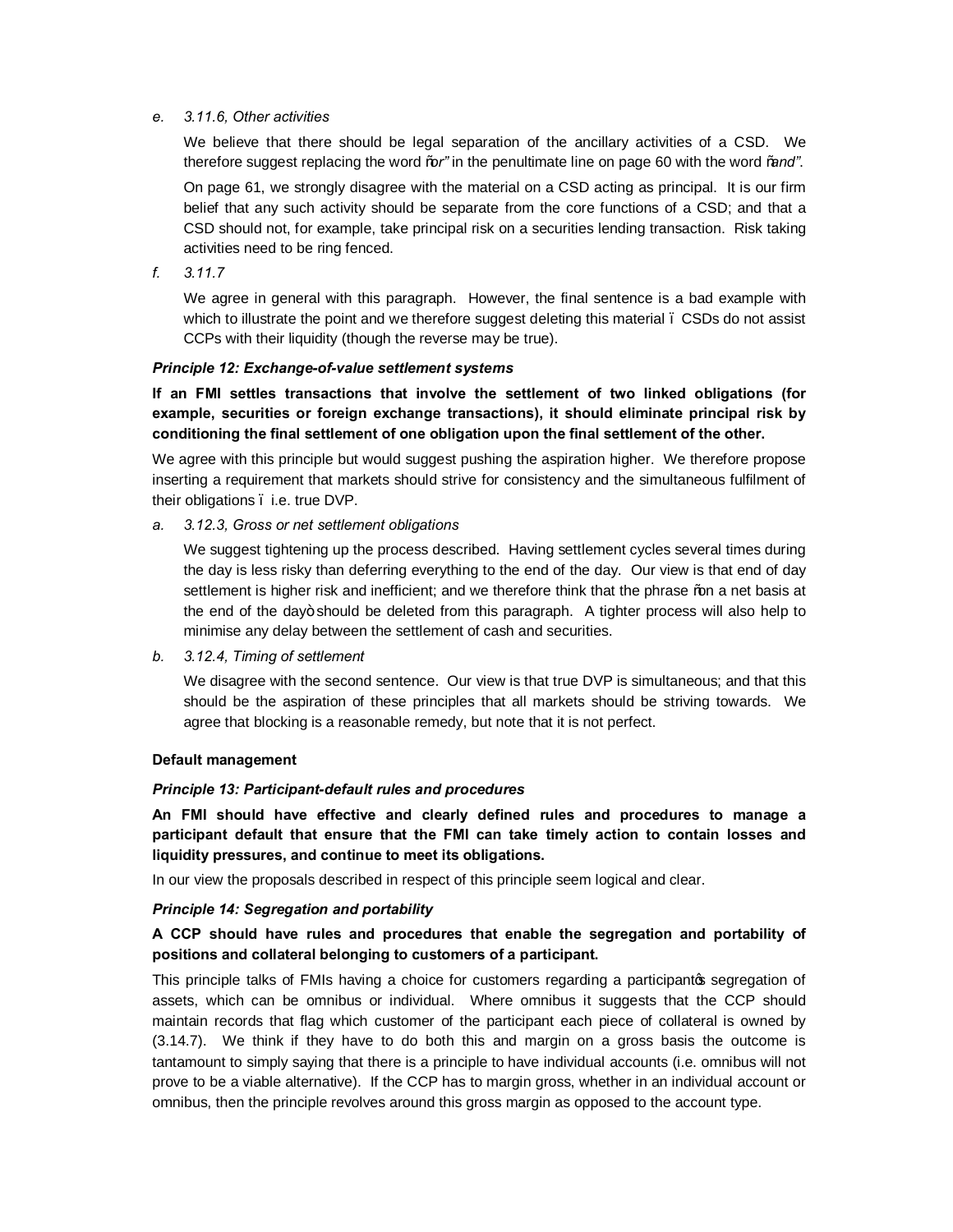#### **General business and operational risk management**

#### *Principle 15: General business risk*

**An FMI should identify, monitor, and manage its general business risk and hold sufficiently liquid net assets funded by equity to cover potential general business losses so that it can continue providing services as a going concern. This amount should at all times be sufficient to ensure an orderly wind-down or reorganisation of the FMI's critical operations and services over an appropriate time period.**

We consider that the statements made for this principle appear sensible and consistent with a full consideration of business risk sensitivities. There is key acknowledgement of working capital, reserves and forecasting of market / business sensitivities that may affect equity / cash flow and operating expenses.

In relation to key consideration #4 and paragraph 3.15.7, the definition of liquid securities is important (i.e. specific definitional language is required e.g. % a AAA debt+ rather than (say) % in European Government bonds+).

In relation to key consideration #5 we perceive some risk of ambiguity if the local regulators rules applied to this are different to the central regulator recommendations, on capital and business controls – e.g. EU level ESMA rules over UK FSA rules. In the EU context perhaps it should be that CCP governance is something that is managed under a central European rule book, given the pivotal role played. Additionally if operators are running from non European parents then a component of extra-territoriality may apply here too i.e. US vs. EU prudence, modelling and assessment criteria.

Whilst reflecting on certain European specificities to illustrate potential concerns, the ERC supports the aim of creating a framework of principles which underpin the achievement of the highest possible degree of global consistency.

We consider that the sensitivity and risk assessments are consistent with how CCPs today conduct themselves, with well supported stress tests. We note that there is acknowledgement of the importance of wholesale membership participation and publication of results to ensure market confidence in the business and processing.

Considering specific sensitivities for repo flow, then in terms of orderly wind down of activities there would need to be consideration of return of membership collateral to participants; the redirection of term events posted in systems; and regulators would need to ensure there are appropriate alternatives to the CCP available at market level. We perceive that choices in this regard are to further support the CCP until alternatives become available or ensure that alternatives are sufficiently robust and resilient to support the necessary new direction of repo flow.

#### *Principle 16: Custody and investment risk*

**An FMI should safeguard its assets and minimise the risk of loss or delay in access to those assets, including assets posted by its participants. An FMI's investments should be in instruments with minimal credit, market, and liquidity risks.**

In summary we believe that this principle is acceptable as written. On a point of detail, we note that there does not appear to be a sentence to ensure FMIs obtain independent pricing of assets / investments, in order to ensure adverse price volatility is managed by the FMI / custodian. We consider that something to this effect would be a sensible addition.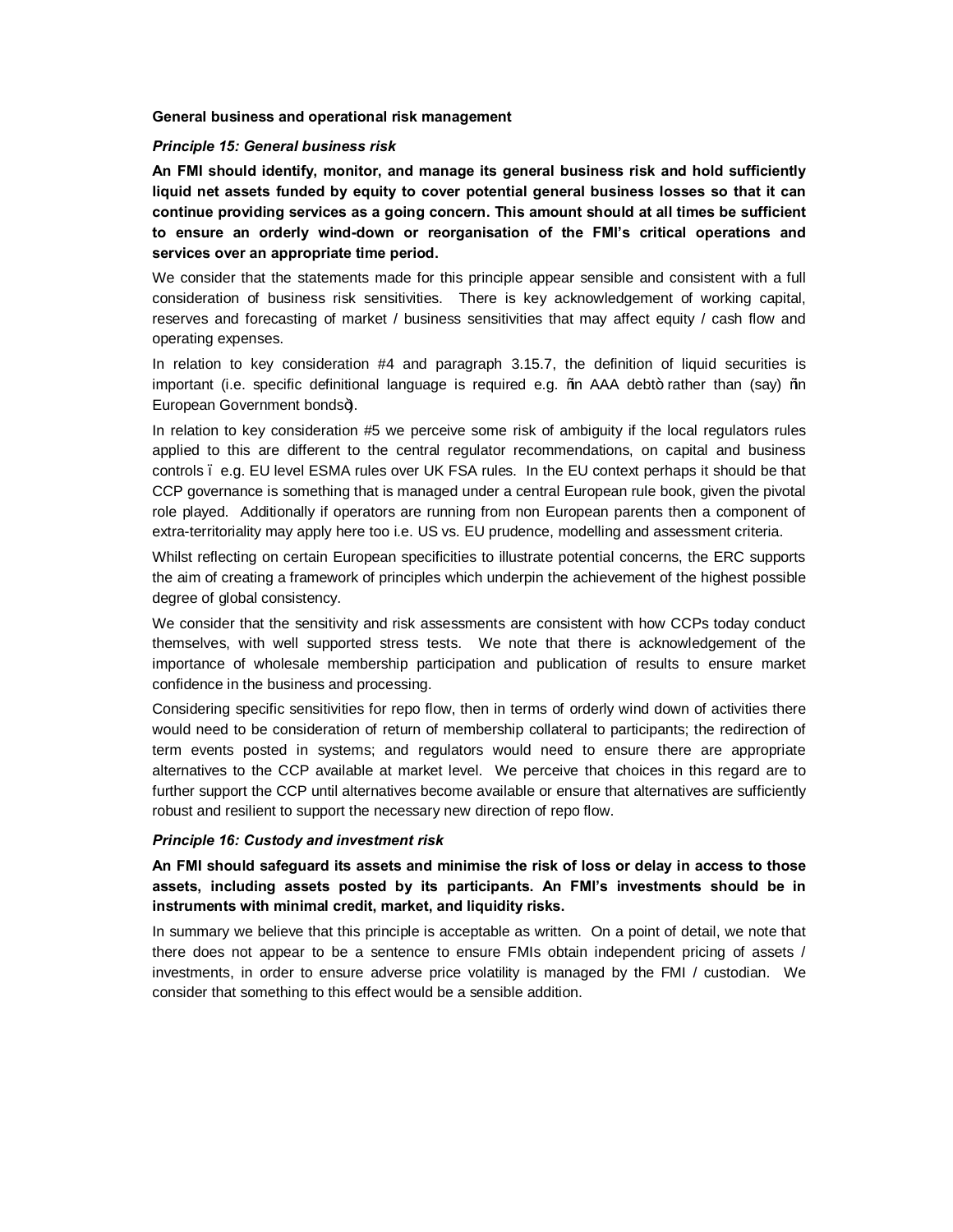### *Principle 17: Operational risk*

**An FMI should identify all plausible sources of operational risk, both internal and external, and minimise their impact through the deployment of appropriate systems, controls, and procedures. Systems should ensure a high degree of security and operational reliability, and have adequate, scalable capacity. Business continuity plans should aim for timely recovery of operations and fulfilment of the FMI's obligations, including in the event of a wide-scale disruption.**

We agree with this principle as it is described.

### **Access**

### *Principle 18: Access and participation requirements*

**An FMI should have objective, risk-based, and publicly disclosed criteria for participation, which permit fair and open access.**

We agree with this principle as it is described. We note that %air and open access+ becomes particularly significant to achieve in an environment where there is mandated use of certain FMIs e.g. as is becoming the case responsive to the G20 requirement to use CCPs for certain OTC contracts.

### *Principle 19: Tiered participation arrangements*

# **An FMI should, to the extent practicable, identify, understand, and manage the risks to it arising from tiered participation arrangements.**

It seems likely to us that many FMIs will not be in a position to monitor or assess indirect participant risk; the performance of which must fall to be a responsibility of the direct participants. We wonder if it may be the case that this principle applies effectively in the context of CCPs, but may not necessarily apply in the case of other FMIs.

#### *Principle 20: FMI links*

# **An FMI that establishes a link with one or more FMIs should identify, monitor, and manage link-related risks.**

We would be keen to understand a little more the general point of this principle regarding links to other FMIs. Under the governance principle we have commented that a principle of FMI governance should be to look for and support interoperability across FMIs. It seems on the face of it that principle 20 ought to be talking to this point. Our point is that it should be a principle to link up with other FMIs as much as possible – this will both improve the possibility to achieve transfers amongst FMIs and boost competition. We would like to see principle 20 clearly making this point; whilst it seems that as drafted it may simply be saying that where links do exist they need to be properly managed and documented etc. We would also like to see the principle state that, whilst respecting principle 9, differentiation between CeBM and CoBM settlements should not be used as a barrier to FMI interoperability.

# **Efficiency**

# *Principle 21: Efficiency and effectiveness*

# **An FMI should be efficient and effective in meeting the requirements of its participants and the markets it serves.**

We have no additional comments or remarks with respect to the proposals described in respect of this principle.